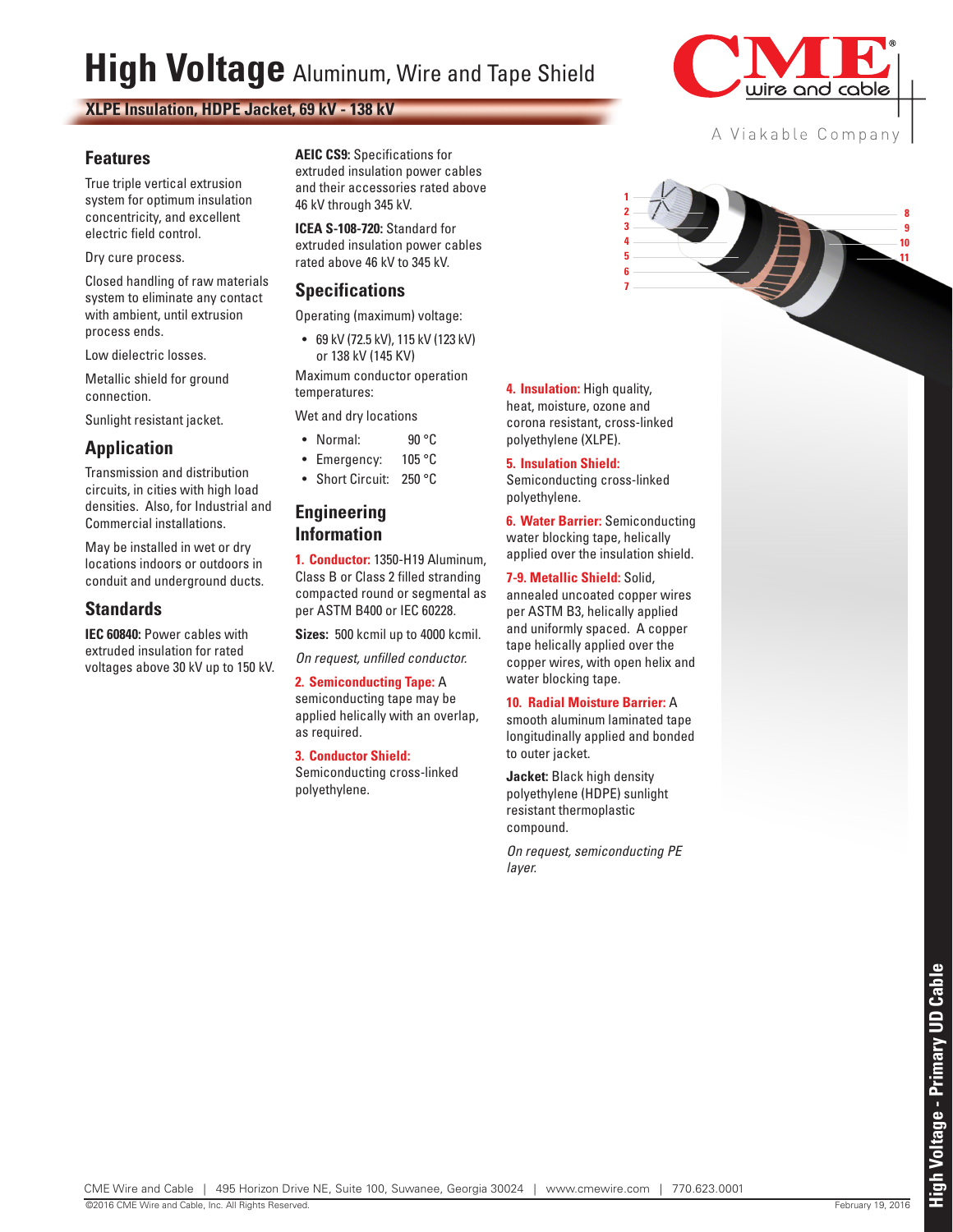

#### A Viakable Company

## **Technical Data**

## **69 kV** Aluminum, XLPE Insulated

| <b>Size</b>                                                                                                                | kcmil                 | 500            | 750   | 1000  | 1250  | 1500             | 1750   | 2000   | 2500   | 3000   | 3500   | 4000   |  |
|----------------------------------------------------------------------------------------------------------------------------|-----------------------|----------------|-------|-------|-------|------------------|--------|--------|--------|--------|--------|--------|--|
| <b>Conductor</b>                                                                                                           |                       |                |       |       |       |                  |        |        |        |        |        |        |  |
| <b>Shape</b>                                                                                                               |                       |                |       |       |       | <b>Segmental</b> |        |        |        |        |        |        |  |
| <b>Number of Strands</b>                                                                                                   |                       | 37             | 61    | 61    | 61    | 61               | 85     | 85     | 305    | 305    | 305    | 305    |  |
| <b>Conductor Diameter</b>                                                                                                  | in.                   | 0.74           | 0.91  | 1.06  | 1.21  | 1.31             | 1.48   | 1.57   | 1.78   | 1.95   | 2.12   | 2.28   |  |
| Insulation                                                                                                                 |                       |                |       |       |       |                  |        |        |        |        |        |        |  |
| <b>Insulation Thickness</b>                                                                                                | mil                   | 380            | 360   | 340   | 330   | 320              | 320    | 310    | 310    | 300    | 300    | 300    |  |
| <b>Insulation OD</b>                                                                                                       | in                    | 1.57           | 1.71  | 1.82  | 2.02  | 2.09             | 2.27   | 2.34   | 2.55   | 2.70   | 2.87   | 3.03   |  |
| <b>Shield</b>                                                                                                              |                       |                |       |       |       |                  |        |        |        |        |        |        |  |
| <b>Number of Wires</b>                                                                                                     |                       | 29             |       |       |       |                  |        |        |        |        |        |        |  |
| <b>Size AWG</b>                                                                                                            |                       |                |       |       |       |                  | 13     |        |        |        |        |        |  |
|                                                                                                                            | <b>Complete Cable</b> |                |       |       |       |                  |        |        |        |        |        |        |  |
| Approximate<br><b>Outside Diameter</b>                                                                                     | in.                   | 2.33           | 2.46  | 2.57  | 2.74  | 2.81             | 2.99   | 3.06   | 3.28   | 3.43   | 3.60   | 3.76   |  |
| <b>Approximate</b><br><b>Net Weight</b>                                                                                    | lb/ft                 | 2.4            | 2.7   | 3.0   | 3.5   | 3.8              | 4.2    | 4.5    | 5.3    | 5.9    | 6.6    | 7.2    |  |
| <b>Minimum</b><br><b>Bending Radius</b>                                                                                    | in.                   | 48             | 50    | 53    | 56    | 57               | 61     | 62     | 67     | 70     | 73     | 77     |  |
| <b>Maximum</b><br><b>Pulling Tension</b>                                                                                   | $\mathbf{I}$          | 3,000          | 4,000 | 6,000 | 7.500 | 9,000            | 10,500 | 12,000 | 15,000 | 18,000 | 21,000 | 24,000 |  |
| <b>Electrical Stress @</b>                                                                                                 |                       | $\mathbf{U}_0$ |       |       |       |                  |        |        |        |        |        |        |  |
| <b>Conductor Shield</b>                                                                                                    | kV/mm                 | 5.8            | 5.8   | 5.8   | 5.8   | 5.9              | 5.8    | 5.9    | 5.8    | 5.9    | 5.8    | 5.8    |  |
| <b>Insulation Shield</b>                                                                                                   | kV/mm                 | 3.0            | 3.3   | 3.6   | 3.9   | 4.1              | 4.1    | 4.3    | 4.4    | 4.6    | 4.6    | 4.6    |  |
| <b>Short Circuit for 0.5 s</b>                                                                                             |                       |                |       |       |       |                  |        |        |        |        |        |        |  |
| <b>Conductor</b>                                                                                                           | kA                    | 33.3           | 49.9  | 66.5  | 83.2  | 99.8             | 116.4  | 133.0  | 166.3  | 199.6  | 232.8  | 262.6  |  |
| <b>Shield</b>                                                                                                              | kA                    |                |       |       |       |                  | 14.1   |        |        |        |        |        |  |
| <b>Conductor Resistance</b>                                                                                                |                       |                |       |       |       |                  |        |        |        |        |        |        |  |
| dc @ 20 °C                                                                                                                 | $\Omega$ /kft         | 0.035          | 0.023 | 0.017 | 0.014 | 0.012            | 0.010  | 0.009  | 0.007  | 0.006  | 0.005  | 0.005  |  |
| dc @ 90 °C                                                                                                                 | $\Omega$ /kft         | 0.045          | 0.030 | 0.022 | 0.018 | 0.015            | 0.013  | 0.011  | 0.009  | 0.008  | 0.006  | 0.006  |  |
| Capacitance                                                                                                                | pF/ft                 | 53.1           | 63.8  | 74.7  | 88.3  | 95.7             | 105.4  | 113.4  | 125.5  | 139.1  | 149    | 158.5  |  |
| <b>Charging Current</b>                                                                                                    | A/kft                 | 0.80           | 0.96  | 1.12  | 1.33  | 1.44             | 1.58   | 1.70   | 1.88   | 2.09   | 2.24   | 2.38   |  |
| $\overline{\bf A}$ mpacity @ 90 °C (3 ft top of duct, 1 °C·m/W native, 20 °C Ambient, 75% if single-point or cross bonded) |                       |                |       |       |       |                  |        |        |        |        |        |        |  |
| <b>Single Circuit Bank</b>                                                                                                 | A                     | 524            | 656   | 769   | 867   | 954              | 1033   | 1104   | 1307   | 1432   | 1543   | 1641   |  |
| <b>Double Circuit Bank</b>                                                                                                 | A                     | 440            | 547   | 637   | 713   | 781              | 842    | 895    | 1095   | 1206   | 1296   | 1376   |  |

The above data are approximate and subject to normal manufacturing tolerances.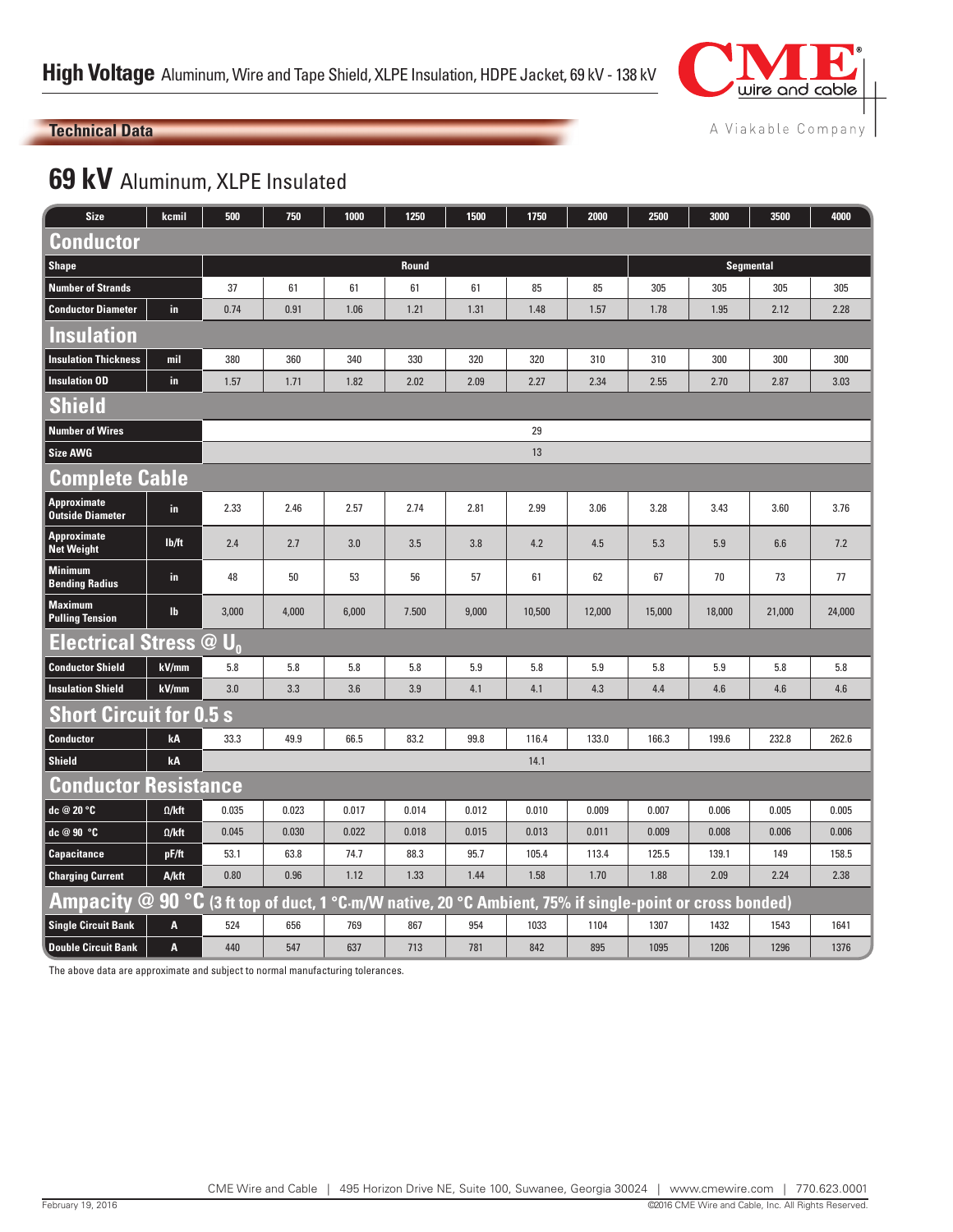

#### **Technical Data**

A Viakable Company

## 115 kV Aluminum, XLPE Insulated

| <b>Size</b>                              | kcmil         | 750                                                                                             | 1000  | 1250  | 1500  | 1750   | 2000   | 2500   | 3000   | 3500             | 4000   |  |  |
|------------------------------------------|---------------|-------------------------------------------------------------------------------------------------|-------|-------|-------|--------|--------|--------|--------|------------------|--------|--|--|
| <b>Conductor</b>                         |               |                                                                                                 |       |       |       |        |        |        |        |                  |        |  |  |
| <b>Shape</b>                             |               | Round                                                                                           |       |       |       |        |        |        |        | <b>Segmental</b> |        |  |  |
| <b>Number of Strands</b>                 |               | 61                                                                                              | 61    | 61    | 61    | 85     | 85     | 305    | 305    | 305              | 305    |  |  |
| <b>Conductor Diameter</b>                | in.           | 0.91                                                                                            | 1.06  | 1.21  | 1.31  | 1.48   | 1.57   | 1.78   | 1.95   | 2.12             | 2.28   |  |  |
| <b>Insulation</b>                        |               |                                                                                                 |       |       |       |        |        |        |        |                  |        |  |  |
| <b>Insulation Thickness</b>              | mil           | 730                                                                                             | 680   | 630   | 610   | 590    | 580    | 570    | 550    | 540              | 540    |  |  |
| <b>Insulation OD</b>                     | in.           | 2.46                                                                                            | 2.51  | 2.63  | 2.68  | 2.82   | 2.89   | 3.08   | 3.21   | 3.36             | 3.52   |  |  |
| <b>Shield</b>                            |               |                                                                                                 |       |       |       |        |        |        |        |                  |        |  |  |
| <b>Number of Wires</b>                   | 29            |                                                                                                 |       |       |       |        |        |        |        |                  |        |  |  |
| <b>Size AWG</b>                          |               |                                                                                                 |       |       |       | 13     |        |        |        |                  |        |  |  |
| <b>Complete Cable</b>                    |               |                                                                                                 |       |       |       |        |        |        |        |                  |        |  |  |
| Approximate<br><b>Outside Diameter</b>   | in.           | 3.21                                                                                            | 3.26  | 3.35  | 3.41  | 3.54   | 3.61   | 3.81   | 3.94   | 4.09             | 4.25   |  |  |
| <b>Approximate</b><br><b>Net Weight</b>  | lb/ft         | 4.0                                                                                             | 4.2   | 4.7   | 4.9   | 5.3    | 5.6    | 6.4    | 7.0    | 7.7              | 8.4    |  |  |
| <b>Minimum</b><br><b>Bending Radius</b>  | in.           | 66                                                                                              | 67    | 68    | 70    | 72     | 74     | 78     | 80     | 83               | 87     |  |  |
| <b>Maximum</b><br><b>Pulling Tension</b> | $\mathbf{I}$  | 4,000                                                                                           | 6,000 | 7,500 | 9,000 | 10,500 | 12,000 | 15,000 | 18,000 | 21,0000          | 24,000 |  |  |
| <b>Electrical Stress @</b>               |               | $\mathsf{U}_{0}$                                                                                |       |       |       |        |        |        |        |                  |        |  |  |
| <b>Conductor Shield</b>                  | kV/mm         | 5.8                                                                                             | 5.8   | 5.9   | 5.9   | 5.9    | 5.9    | 5.8    | 5.9    | 5.9              | 5.8    |  |  |
| <b>Insulation Shield</b>                 | kV/mm         | 2.3                                                                                             | 2.6   | 3.0   | 3.2   | 3.4    | 3.5    | 3.6    | 3.8    | 4.0              | 4.0    |  |  |
| <b>Short Circuit for 0.5 s</b>           |               |                                                                                                 |       |       |       |        |        |        |        |                  |        |  |  |
| <b>Conductor</b>                         | kA            | 49.9                                                                                            | 66.5  | 83.2  | 99.8  | 116.4  | 133.0  | 166.3  | 199.6  | 232.8            | 262.6  |  |  |
| <b>Shield</b>                            | kA            |                                                                                                 |       |       |       | 14.1   |        |        |        |                  |        |  |  |
| <b>Conductor Resistance</b>              |               |                                                                                                 |       |       |       |        |        |        |        |                  |        |  |  |
| dc @ 20 °C                               | $\Omega$ /kft | 0.023                                                                                           | 0.017 | 0.014 | 0.012 | 0.010  | 0.009  | 0.007  | 0.006  | 0.005            | 0.005  |  |  |
| dc @ 90 °C                               | $\Omega$ /kft | 0.030                                                                                           | 0.022 | 0.018 | 0.015 | 0.013  | 0.011  | 0.009  | 0.008  | 0.006            | 0.006  |  |  |
| <b>Capacitance</b>                       | pF/ft         | 38.5                                                                                            | 44.5  | 53.2  | 57.2  | 64.0   | 67.6   | 75.1   | 82.8   | 89.5             | 94.8   |  |  |
| <b>Charging Current</b>                  | A/kft         | 0.96                                                                                            | 1.11  | 1.33  | 1.43  | 1.60   | 1.69   | 1.88   | 2.07   | 2.24             | 2.37   |  |  |
| <b>Ampacity</b>                          |               | @ 90 °C (3 ft top of duct, 1 °C m/W native, 20 °C Ambient, 75% if single-point or cross bonded) |       |       |       |        |        |        |        |                  |        |  |  |
| <b>Single Circuit Bank</b>               | A             | 651                                                                                             | 762   | 859   | 946   | 1023   | 1093   | 1324   | 1453   | 1568             | 1668   |  |  |
| <b>Double Circuit Bank</b>               | A             | 549                                                                                             | 639   | 718   | 787   | 848    | 903    | 109    | 1192   | 1282             | 1360   |  |  |

The above data are approximate and subject to normal manufacturing tolerances.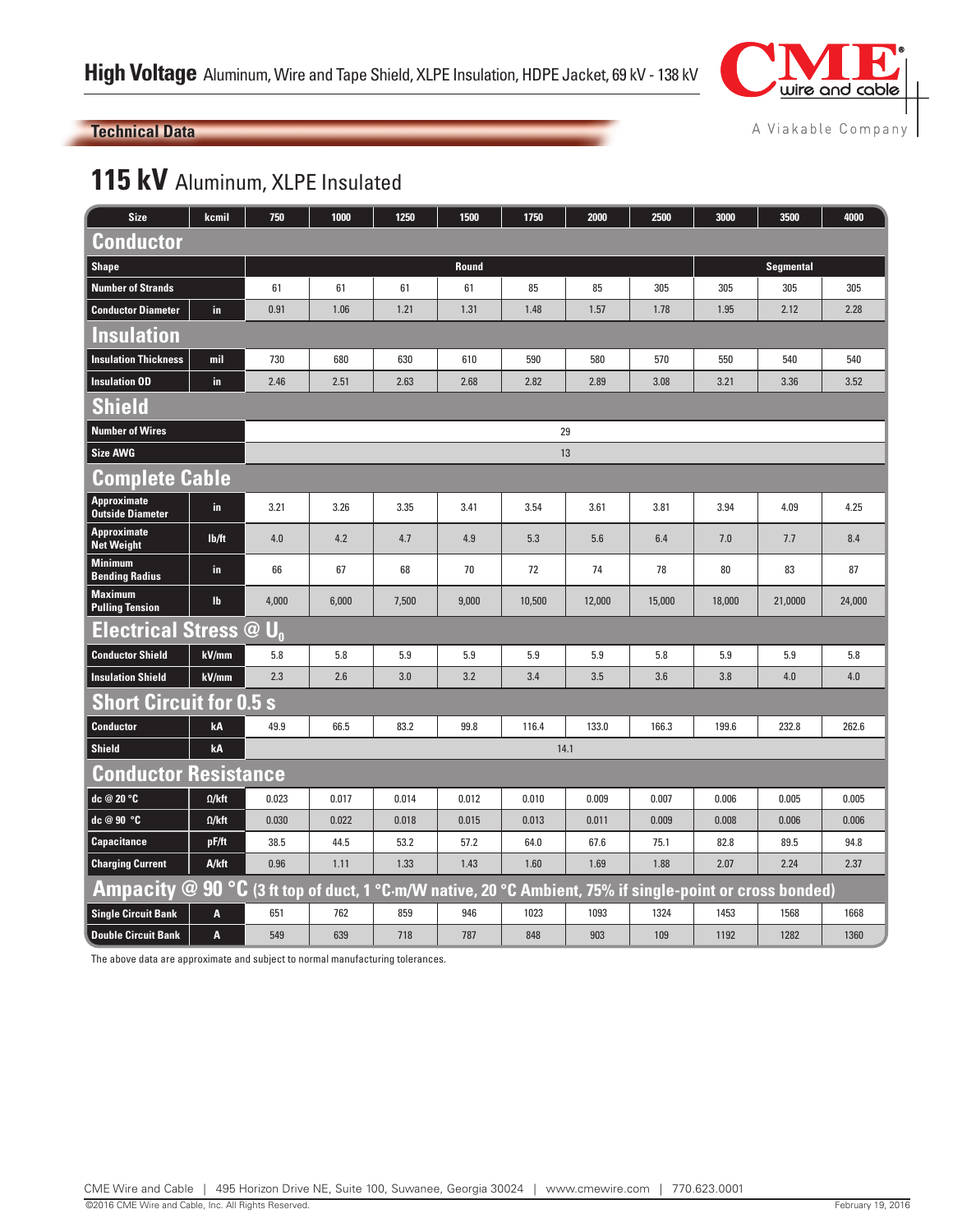

#### A Viakable Company

## **Technical Data**

## 138 kV Aluminum, XLPE Insulated

| <b>Size</b>                                   | kcmil         | 750            | 1000  | 1250  | 1500  | 1750   | 2000                                                                                           | 2500   | 3000             | 3500   | 4000   |  |  |  |
|-----------------------------------------------|---------------|----------------|-------|-------|-------|--------|------------------------------------------------------------------------------------------------|--------|------------------|--------|--------|--|--|--|
| Conductor                                     |               |                |       |       |       |        |                                                                                                |        |                  |        |        |  |  |  |
| <b>Shape</b>                                  |               | Round          |       |       |       |        |                                                                                                |        | <b>Segmental</b> |        |        |  |  |  |
| <b>Number of Strands</b>                      |               | 61             | 61    | 61    | 61    | 85     | 85                                                                                             | 305    | 305              | 305    | 305    |  |  |  |
| <b>Conductor Diameter</b>                     | in.           | 0.91           | 1.06  | 1.21  | 1.31  | 1.48   | 1.57                                                                                           | 1.78   | 1.95             | 2.12   | 2.28   |  |  |  |
| <b>Insulation</b>                             |               |                |       |       |       |        |                                                                                                |        |                  |        |        |  |  |  |
| <b>Insulation Thickness</b>                   | mil           | 970            | 890   | 810   | 790   | 760    | 740                                                                                            | 710    | 700              | 680    | 670    |  |  |  |
| <b>Insulation OD</b>                          | in            | 2.94           | 2.93  | 2.99  | 3.04  | 3.16   | 3.21                                                                                           | 3.36   | 3.51             | 3.64   | 3.78   |  |  |  |
| <b>Shield</b>                                 |               |                |       |       |       |        |                                                                                                |        |                  |        |        |  |  |  |
| <b>Number of Wires</b>                        |               |                | 29    |       |       |        |                                                                                                |        |                  |        |        |  |  |  |
| <b>Size AWG</b>                               |               |                | 13    |       |       |        |                                                                                                |        |                  |        |        |  |  |  |
| <b>Complete Cable</b>                         |               |                |       |       |       |        |                                                                                                |        |                  |        |        |  |  |  |
| <b>Approximate</b><br><b>Outside Diameter</b> | in            | 3.69           | 3.68  | 3.71  | 3.77  | 3.88   | 3.93                                                                                           | 4.09   | 4.24             | 4.37   | 4.51   |  |  |  |
| <b>Approximate</b><br><b>Net Weight</b>       | lb/ft         | 5.0            | 5.1   | 5.4   | 5.7   | 6.1    | 6.3                                                                                            | 7.1    | 7.8              | 8.5    | 9.1    |  |  |  |
| <b>Minimum</b><br><b>Bending Radius</b>       | in            | 75             | 75    | 76    | 77    | 79     | 80                                                                                             | 83     | 86               | 89     | 92     |  |  |  |
| <b>Maximum</b><br><b>Pulling Tension</b>      | <b>Ib</b>     | 4,000          | 6,000 | 7,500 | 9,000 | 10,500 | 12,000                                                                                         | 15,000 | 18,000           | 21,000 | 24,000 |  |  |  |
| <b>Electrical Stress @</b>                    |               | $\mathbf{U}_0$ |       |       |       |        |                                                                                                |        |                  |        |        |  |  |  |
| <b>Conductor Shield</b>                       | kV/mm         | 5.9            | 5.9   | 5.9   | 5.9   | 5.8    | 5.9                                                                                            | 5.9    | 5.8              | 5.9    | 5.9    |  |  |  |
| <b>Insulation Shield</b>                      | kV/mm         | 1.9            | 2.3   | 2.7   | 2.8   | 3.0    | 3.1                                                                                            | 3.4    | 3.5              | 3.7    | 3.8    |  |  |  |
| <b>Short Circuit for 0.5 s</b>                |               |                |       |       |       |        |                                                                                                |        |                  |        |        |  |  |  |
| <b>Conductor</b>                              | kA            | 49.9           | 66.5  | 83.2  | 99.8  | 116.4  | 133.0                                                                                          | 166.3  | 199.6            | 232.8  | 262.6  |  |  |  |
| <b>Shield</b>                                 | kA            |                |       |       |       | 14.1   |                                                                                                |        |                  |        |        |  |  |  |
| <b>Conductor Resistance</b>                   |               |                |       |       |       |        |                                                                                                |        |                  |        |        |  |  |  |
| dc @ 20 °C                                    | $\Omega$ /kft | 0.023          | 0.017 | 0.014 | 0.012 | 0.010  | 0.009                                                                                          | 0.007  | 0.006            | 0.005  | 0.005  |  |  |  |
| dc @ 90 °C                                    | $\Omega$ /kft | 0.030          | 0.022 | 0.018 | 0.015 | 0.013  | 0.011                                                                                          | 0.009  | 0.008            | 0.006  | 0.006  |  |  |  |
| <b>Capacitance</b>                            | pF/ft         | 32.3           | 37.3  | 44.7  | 47.6  | 53.1   | 56.3                                                                                           | 63.5   | 68.5             | 74.5   | 79.7   |  |  |  |
| <b>Charging Current</b>                       | A/kft         | 0.97           | 1.12  | 1.34  | 1.43  | 1.59   | 1.69                                                                                           | 1.91   | 2.06             | 2.24   | 2.39   |  |  |  |
| Ampacity @ 90 °C                              |               |                |       |       |       |        | <u>(3 ft top of duct, 1 °C·m/W native, 20 °C Ambient, 75% if single-point or cross bonded)</u> |        |                  |        |        |  |  |  |
| <b>Single Circuit Bank</b>                    | A             | 648            | 756   | 853   | 939   | 1015   | 1079                                                                                           | 1305   | 1430             | 1543   | 1641   |  |  |  |
| <b>Double Circuit Bank</b>                    | A             | 540            | 637   | 712   | 777   | 842    | 896                                                                                            | 1079   | 1178             | 1225   | 1300   |  |  |  |

The above data are approximate and subject to normal manufacturing tolerances.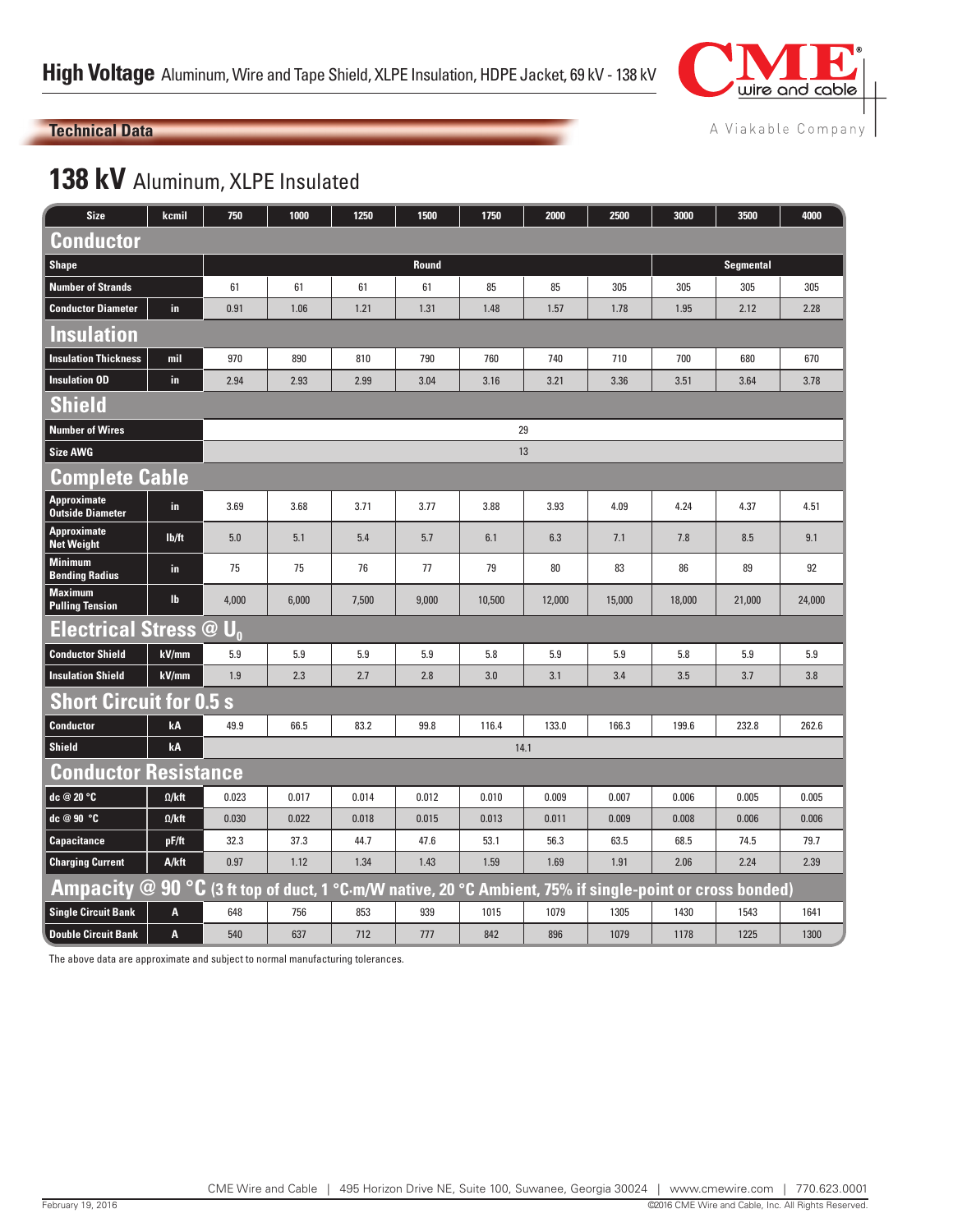

#### **Technical Data**

#### **Notes**

In this publication, conductor sizes are given in kcmil.

According to the best practice in industry, when using pulling eyes attached to phase conductors, the maximum mechanical pulling tension that can be applied to each conductor or group of conductors being installed in ducts, should not be higher than 6,000 lbf.

Doing calculations of cable pulling tensions prior to each installation, increases the possibilities of a safe and secure operation.

Installation conditions taken as reference for ampacity calculations are:

- **1.** One and two three phase circuits, cables in underground buried ducts, one cable per duct, flat parallel configuration with a distance between duct centers of twice the OD of each cable.
- **2.** 75% Load Factor.
- **3.** Single point or cross bonded shield grounding connection.
- **4.** Ambient Ground Temperature, Ta = 20 °C.
- **5.** Deep to top of ducts, 3 ft.
- **6.** Ground Thermal Resistivity: 1° C·m/W.

For this publication, ampacity values were calculated according to the available best engineering practice (per IEC 60287). However, they should be considered as reference values only, applicable to the conditions described below.

For other cases, correction factors can be applied as follows:

| Deep, m                              | 1.0  | 1.2  | 1.3  | 1.5  | 2.0  | 2.5  | 3.0  | 3.5  | 4.0  | 4.5  | 5.0  |
|--------------------------------------|------|------|------|------|------|------|------|------|------|------|------|
| <b>Factor</b>                        | 1.03 | 1.01 | 1.00 | 0.98 | 0.95 | 0.93 | 0.91 | 0.89 | 0.88 | 0.87 | 0.86 |
|                                      |      |      |      |      |      |      |      |      |      |      |      |
| <b>Soil Thermal Resistivity (°C)</b> | 0.8  | 1.0  | 1.2  | 1.5  | 2.0  | 2.5  |      |      |      |      |      |
| Factor                               | 1.09 | 1.00 | 0.93 | 0.85 | 0.75 | 0.67 |      |      |      |      |      |
|                                      |      |      |      |      |      |      |      |      |      |      |      |
| Soil Temperature ( °C)               | 10   | 15   | 20   | 25   | 30   | 35   | 40   |      |      |      |      |
| <b>Factor</b>                        | 1.07 | 1.04 | 1.00 | 0.96 | 0.92 | 0.88 | 0.84 |      |      |      |      |
|                                      |      |      |      |      |      |      |      |      |      |      |      |
| <b>Temperature Correction Factor</b> |      |      |      |      |      |      |      |      |      |      |      |
| <b>Distance Between Centers mm</b>   | 400  | 600  | 800  | 1000 |      |      |      |      |      |      |      |
| 1 circuit                            | 1.00 | 1.00 | 1.00 | 1.00 |      |      |      |      |      |      |      |
| 2 circuit                            | 0.79 | 0.83 | 0.87 | 0.89 |      |      |      |      |      |      |      |
| 3 circuit                            | 0.70 | 0.75 | 0.78 | 0.81 |      |      |      |      |      |      |      |
| 4 circuit                            | 0.64 | 0.70 | 0.74 | 0.78 |      |      |      |      |      |      |      |

**Only nominal dimensions are included in this publication. For accessary selection, please contact our Sales Department.**